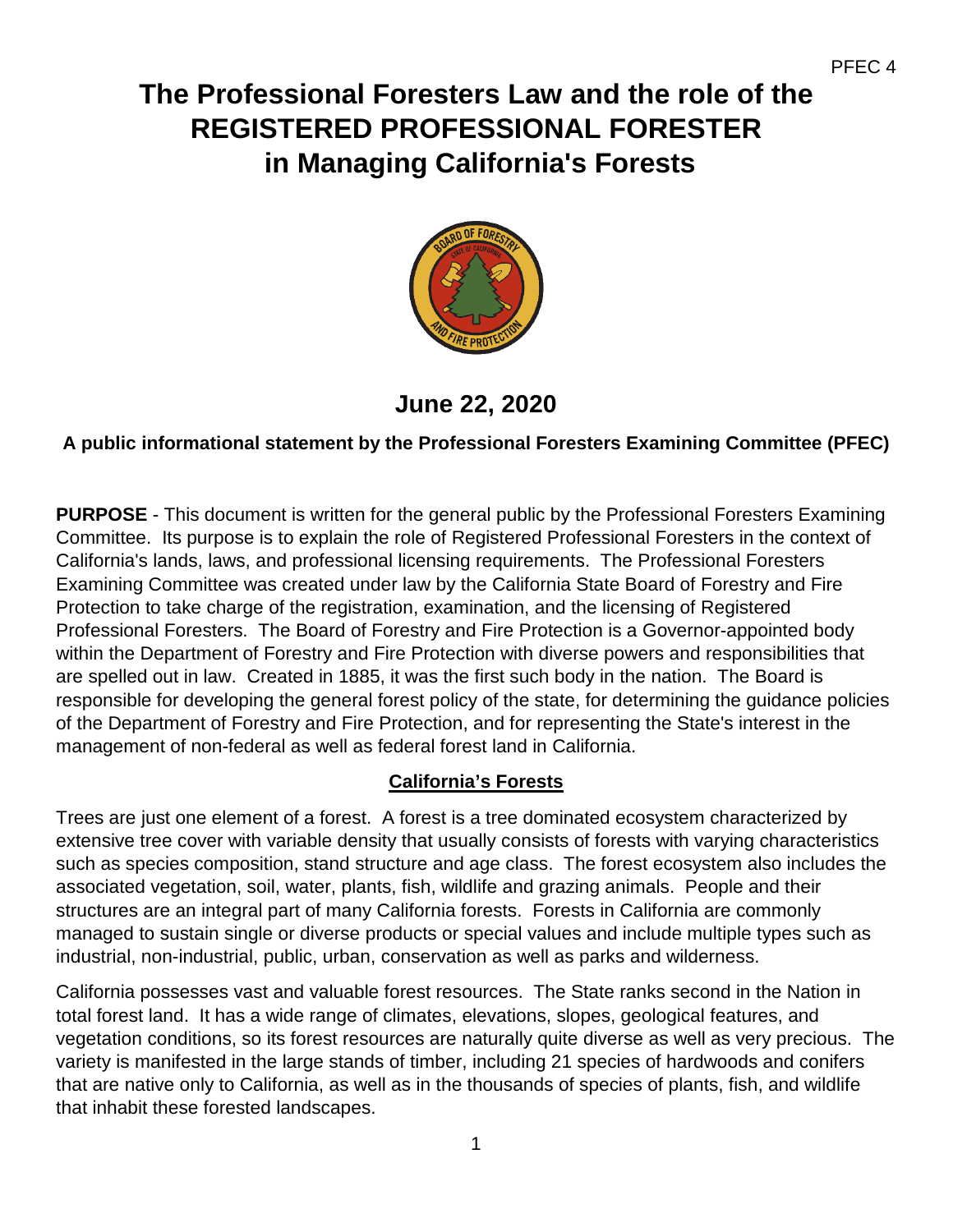#### PFEC 4

California's forested landscape encompass approximately 33,000,000 acres of the State, and include commercial timberland, the urban-rural interface, parks, wilderness, chaparral, and oak woodland.

| Table I.1: Statewide Area of Major Vegetation Type by Owner Group (Acres in Thousands) |                |             |        |            |                     |                    |
|----------------------------------------------------------------------------------------|----------------|-------------|--------|------------|---------------------|--------------------|
| <b>Major Vegetation Type</b>                                                           | <b>Private</b> | <b>USFS</b> | BLM    | <b>NPS</b> | <b>Other Public</b> | Total <sup>1</sup> |
| <b>Forestland</b>                                                                      |                |             |        |            |                     |                    |
| <b>Conifer Forest</b>                                                                  | 6,532          | 10,334      | 362    | 1,082      | 554                 | 18,865             |
| <b>Hardwood Forest</b>                                                                 | 2,307          | 1.270       | 193    | 141        | 206                 | 4,116              |
| <b>Forest and Rangeland</b>                                                            |                |             |        |            |                     |                    |
| <b>Conifer Woodland</b>                                                                | 480            | 861         | 482    | 366        | 145                 | 2,335              |
| Hardwood Woodland                                                                      | 4,459          | 287         | 164    | 21         | 597                 | 5,527              |
| Rangeland <sup>2</sup>                                                                 |                |             |        |            |                     |                    |
| Herbaceous <sup>3</sup>                                                                | 9,260          | 513         | 401    | 61         | 870                 | 11,105             |
| Desert                                                                                 | 3,411          | 185         | 10,382 | 4,807      | 4,193               | 22,977             |
| Shrub                                                                                  | 4,725          | 6,076       | 2.365  | 351        | 1.391               | 14,908             |
| <b>Total Forest and Rangeland</b>                                                      | 31,174         | 19,526      | 14,349 | 6,829      | 7,956               | 79,833             |
| Other                                                                                  |                |             |        |            |                     |                    |
| Agriculture                                                                            | 10,752         | 2           | 26     | 0          | 234                 | 11,013             |
| Barren/Other                                                                           | 472            | 925         | 629    | 645        | 381                 | 3,052              |
| Urban                                                                                  | 4,512          | 13          | 58     | 5          | 233                 | 4,822              |
| Water <sup>4</sup>                                                                     |                |             |        |            |                     | 1,841              |
| Total (Forest, Range, Other) <sup>5</sup>                                              | 46,910         | 20,466      | 15,062 | 7,479      | 8,804               | 100,561            |

<sup>1</sup> Totals may not add up due to rounding.

<sup>2</sup> Rangeland refers to "primary" rangeland, and does not include conifer forest, which has rangeland forage potential and is often grazed by livestock

<sup>3</sup> Includes wetlands

Г

4 Areas classified as water are not assigned an ownership

<sup>5</sup> These acreages are based on digital map-based data, and are somewhat different than those used throughout this Assessment from the Forest Service's Forest Inventory and Analysis (FIA) data, which are derived using a sample-based system

Data Sources: Vegetation, FRAP, v15\_1; Ownership, FRAP, v15\_1.



Figure 22-Percentage of forest land by owner group in California, 2001-2010.

*Figure 22 - Data Sources: California's Forest Resources: Forest Inventory and Analysis, 2001–2010, PNW*‐*GTR*‐*913*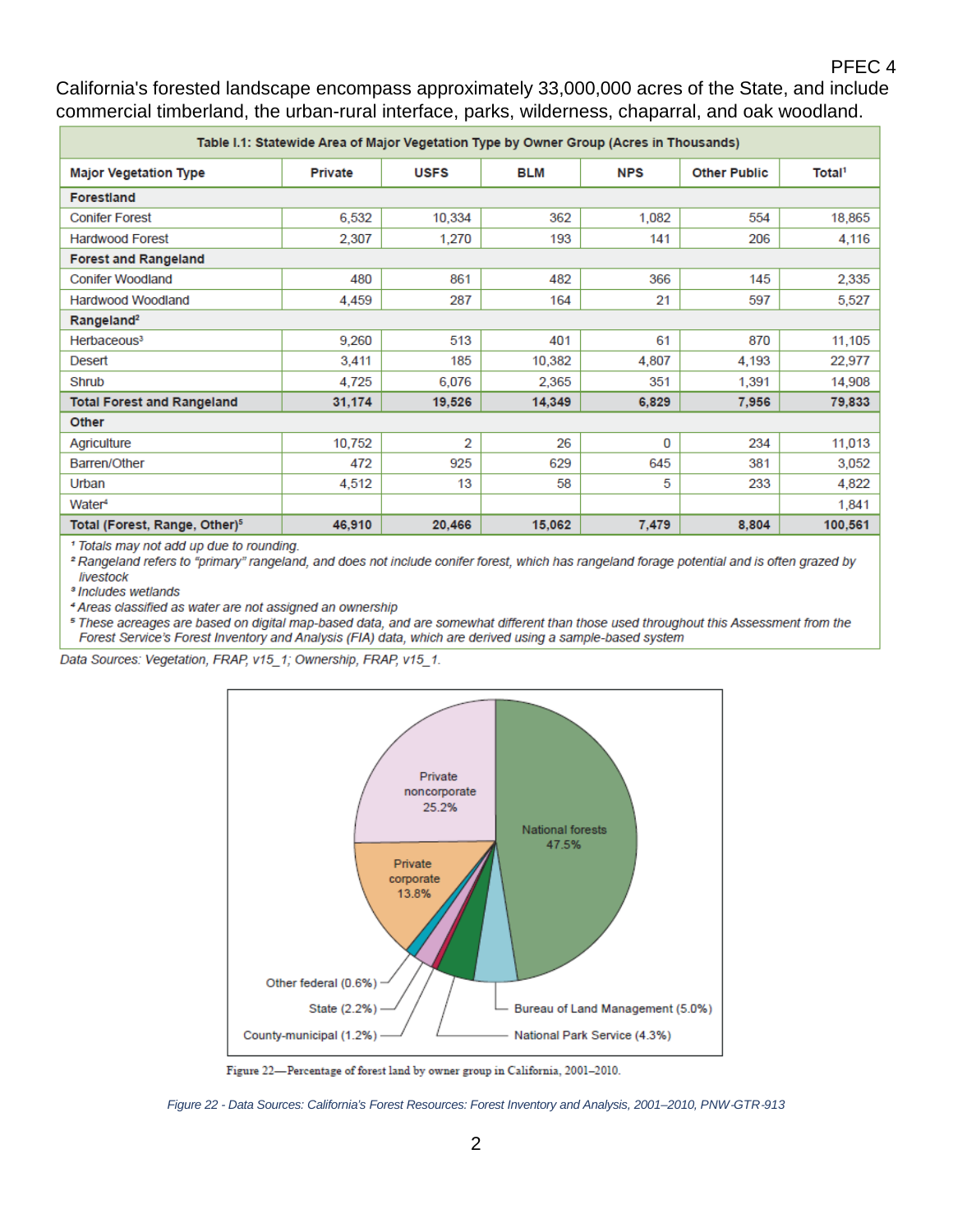Almost a third of California is forested. Forest land is defined as land that is at least 10 percent stocked by forest trees of any size, or land formerly having such tree cover and not currently developed for a non-forest use.

Over 47% of these lands are administered by the federal government as National Forests, 39% are under private ownership, with the remainder, approximately 13%, are administered by the State and various public agencies.

PFEC 4

From these acres come nearly all the State's fresh water, about 20% of the lumber and plywood used in California, extensive range for cattle and sheep, invaluable habitat for game and wildlife, and some of the most spectacularly beautiful scenery and recreational opportunities to be found anywhere. Because of the increasing demands being placed on California's forest resources, a careful balance must be kept between human uses and the environment in order to sustain its natural wealth. This sustainability can only be achieved through the proper application of forestry principles and sound natural resource management practices.

### **FORESTRY**

Forestry refers to the science and practice of managing forested landscapes and the treatment of the forest cover in general, and includes, among other things, the application of scientific knowledge and forestry principles in the fields of fuels management and forest protection, timber growing and utilization, forest inventories, forest economics, forest valuation and finance, and the evaluation and mitigation of impacts from forestry activities on watershed and scenic values.

Registered Professional Foresters are charged with the care and management of California's forests. Forests can provide a wide range of renewable commodities provided that proper management is taken.

## **THE REGISTERED PROFESSIONAL FORESTER**

A Registered Professional Forester (RPF) is a person knowledgeable in a wide range of studies such as biology, ecology, entomology, geology, hydrology, dendrology, silviculture, engineering, business administration, forest economics, and other natural resource subjects. RPFs use their well-rounded education and experience to maintain the sustainability of forest resources like timber, forage, wildlife, water, and outdoor recreation to meet the needs of the people while protecting the biological integrity and quality of the forest environment.

RPFs perform a wide variety of activities. RPFs organize and direct systems of control for forest fires, insect pests, and tree diseases. They determine the environmental impacts of management decisions and design effective mitigation measures to minimize or eliminate those impacts. They plan for and maintain wildlife habitat. They prescribe thinning for immature stand of trees and removal of defective trees for stand improvement. They plan for sustainable harvest of forests and for the reforestation of new stands. RPFs measure the volume of standing timber, appraise market value, plan harvests, and administer the sale of the forest products.

Foresters also help plan for recreational uses of the forest including the maintenance of its natural beauty. They are called upon to revegetate, enhance, or restore areas impacted by wildfire. In addition, Registered Professional Foresters must be well-versed in federal, state, and local laws affecting forestry practices in California in order to administer them properly.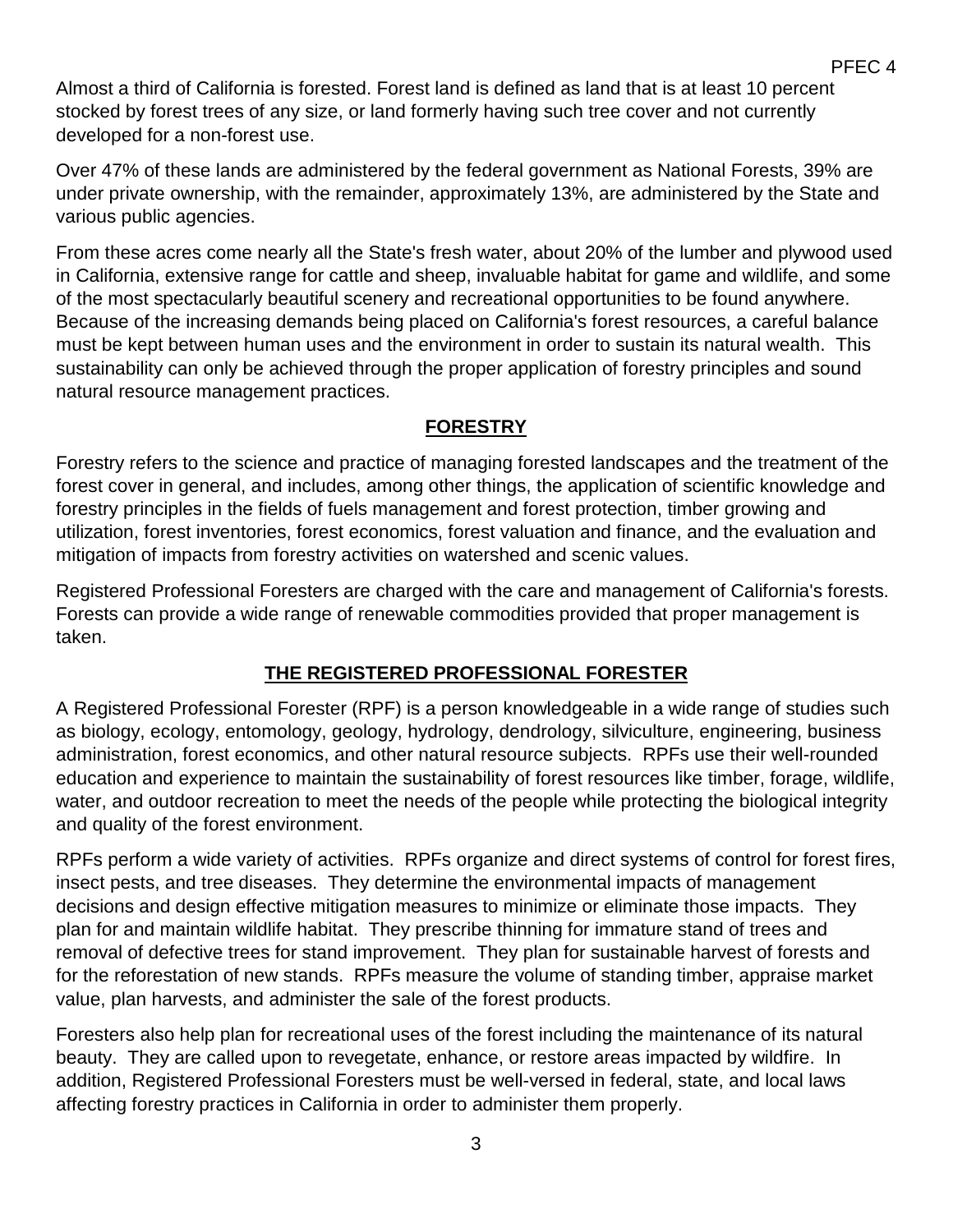In order for a professional forester to fulfill their responsibilities with regard to a particular activity on a site, the professional forester may need to utilize the services of other qualified experts, such as archaeologists, botanists, civil engineers, ecologists, fisheries biologists, geologists, hydrologists, land surveyors, landscape architects, range scientists, soil scientists, or wildlife biologists.

PFEC 4

Because forestry activities can have a significant impact upon the ecological condition of California's forests and the quality of the forest environment, the State legislature enacted the Professional Foresters Law in 1972, which provides for the licensing of professional foresters and certified specialists.

## **PROFESSIONAL FORESTERS LAW OF 1972**

California's Professional Foresters Law (PFL) became effective on January 1, 1973. The PFL outlines the guiding principles and responsibilities of Registered Professional Foresters and provides the State with vital professionals who are knowledgeable in developing and carrying out forest management plans. The law requires all persons who wish to call themselves "professional foresters" or to act in the capacity thereof, to register and become licensed.

With the passage of the PFL, the Legislature declared the existence of a public interest in the management and treatment of the forest resources and timberlands in California and regulates all persons who practice the profession of forestry. The intent of the Law is to provide a source of forest management experts--knowledgeable, trained, experienced and skilled in the scientific fields relating to forestry.

The minimum qualifications for registration as a professional forester include:

[PRC §769]. *Qualifications.*

*An applicant shall meet all of the following qualifications:* 

*(a) Be of good moral character and have a good reputation for honesty and integrity.* 

*(b) Furnish evidence of having completed seven years of experience in forestry work. Possession of a degree of bachelor of science, or equivalent degree as determined by the board, with a major in forestry, shall be deemed equivalent to four years of experience in the actual practice of forestry work. At least three of the seven years of experience shall include having charge of forestry work, or*  forestry work under the supervision of a person registered, or qualified for, but exempt from, registration under the provision of this article. Work completed prior to July 1, 1973, shall qualify if it was under the supervision of a qualified forester, as defined in Section 754. The award of a master of *forestry degree shall be acceptable as evidence of one year of such qualifying experience.* 

*(c) Has successfully completed such examination or examinations as are prescribed by the board.* 

The Professional Foresters Law also provides for certification in particular fields [PRC §762]. A similar process to becoming a Registered Professional Forester applies to becoming a Certified Specialist, but the test is more specific to the field of specialization. Currently, the Board of Forestry and Fire Protection has established only one specialty, that of the Certified Rangeland Manager [Title 14 CCR, Chapter 10, Article 4, § 1651].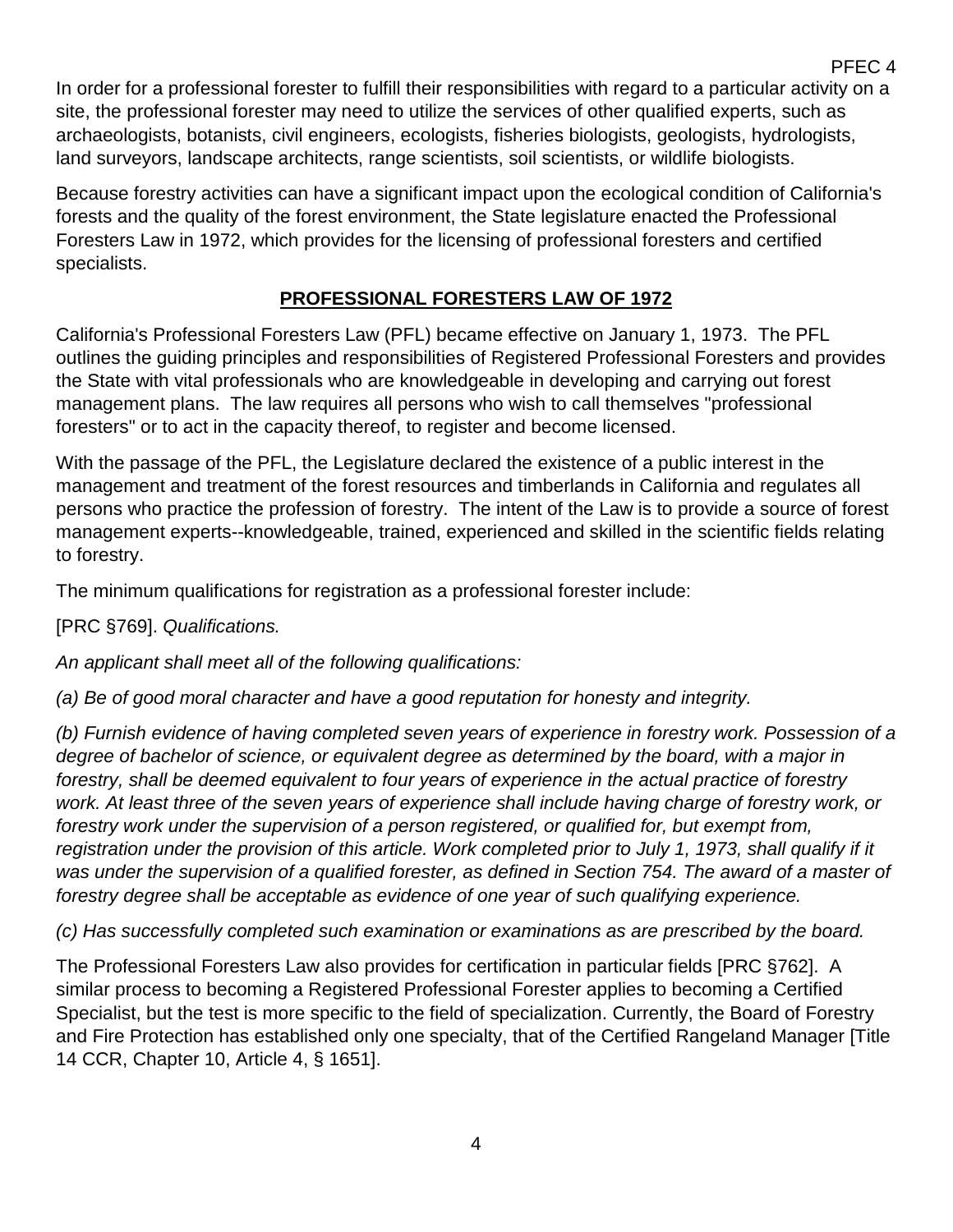#### **RESPONSIBILITIES:**

Being a Registered Professional Forester or certified specialist carries with it many responsibilities. The term "Registered Professional Forester" is defined in the Professional Foresters Law as:

*"...a person who, by reason of his or her knowledge of the natural sciences, mathematics, and the principles of forestry, acquired by forestry education and experience, performs services, including, but not limited to, consultation, investigation, evaluation, planning or responsible supervision of forestry activities when [such] professional services require the application of forestry principles and techniques."* [PRC §752]

One of an RPF's key concerns in the practice of forestry is the protection of all forest resources. Whether a public or private forester, this requires a broad understanding of many different fields including: *"…air and water pollution, the preservation of scenic beauty, the protection of watersheds by flood and soil erosion control, the production and increased yield of natural resources, including timber, forage, wildlife, and water, and outdoor recreation, to meet the needs of the people"* [*PRC §751*].

In addition, foresters manage for benefits of forests relative to a changing climate.

Consequently, it is necessary that RPFs keep current of professional matters, techniques and equipment, their uses and limitations, and applicable laws and regulations.

In a Memorandum of Understanding between the PFEC, professional societies, and universities with forestry or forestry-related programs, it was agreed upon that a concerted effort be made to raise the visible participation of forestry professionals in continuing education programs through voluntary incentives and recognition. The Society of American Foresters and The Association of Consulting Foresters have a voluntary tracking system to assist foresters in the documentation of their continuing education activities.

Before making planning or management recommendations, Registered Professional Foresters must learn the physical characteristics of the site or area, its soils, hydrology, vegetation, silvicultural characteristics, cultural features, wildlife and their habitat requirements, its land use zoning, and its economic realities. For most timber operations, the Forest Practice Rules require that an RPF is retained to provide advice to the Licensed Timber Operator (LTO) and timberland owner during active timber operations.

RPFs must advise and educate clients or employers about environmentally and economically sound management options for their properties. They must take into consideration impacts on and off the site when formulating and executing plans for forestry operations, and clearly point out to clients or employers possible conflicts which might arise from such activities.

Particular attention should be given to situations which may result in substantial adverse environmental impacts, and justification for any substantial adverse impacts should be clearly established. RPFs must consider and, to the extent practicable, avoid or mitigate consequences of plans and actions that may impact adjoining land ownerships. Timber harvesting plans or other landuse management plans must be based on the best available site information, including a site inspection.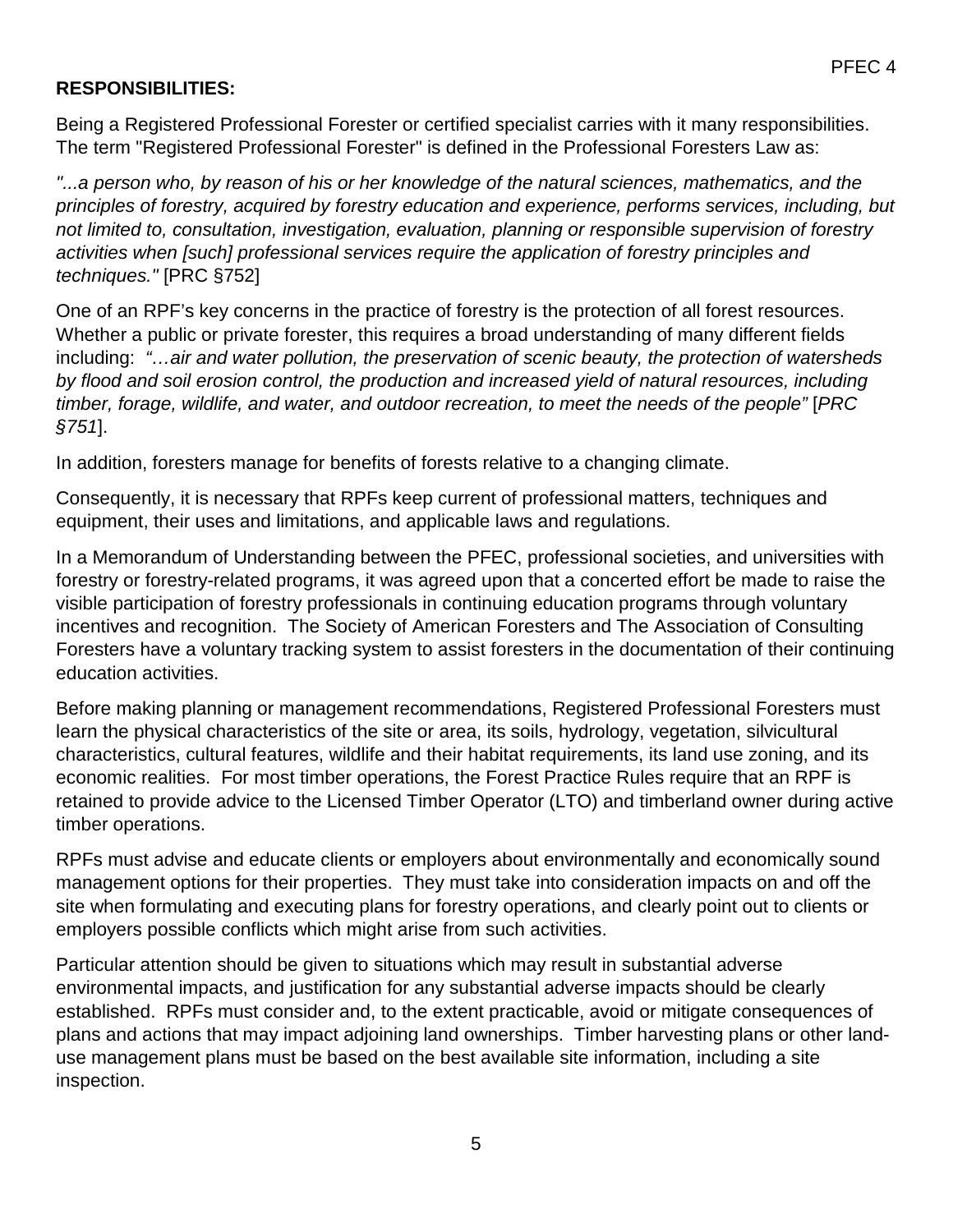PFEC 4

Registered Professional Foresters must be thorough and accurate. An RPF must provide an adequate level of supervision over professional and technician subordinates to assure acceptable standards of performance. The Registered Professional Forester assumes responsibility for all professional work and documents that the forester prepared or supervised by affixing his or her signature and license number. Lastly, the RPF should clearly communicate the needs and benefits of good forestry to the general public.

## **DISCIPLINARY ACTION:**

Should the RPF or Certified Specialist fail to meet the requirements of the law and regulation, the individual may be subject to disciplinary action. The grounds for disciplinary action which are delineated in the Professional Foresters Law include:

*a) "Has been convicted of a felony substantially related to the qualifications, functions, or duties of Registered Professional Forester." b) "Has been found guilty by the Board of any deceit, misrepresentation, fraud, material misstatement of fact, incompetence, or gross negligence in his or her practice." c) "Has been guilty of any fraud or deceit in obtaining his or her registration or certification." d) "Aids or abets any person in the violation of any provision of" the Professional Foresters Law. e) "Fails in any material respect to comply with the provisions of" the Professional Foresters Law.* [PRC §778]

A written complaint may be filed by any person with the Board of Forestry and Fire Protection regarding professional conduct of a Registered Professional Forester or Certified Specialist. The Executive Officer must verify the accusation under Professional Foresters Law before an investigation may take place. The Board may also, of its own accord, cause an inquiry to be conducted. The Board may suspend or revoke the license, issue a reprimand, or exonerate the individual. In regard to disciplinary actions, the Board has clearly stated that *"[t]he primary importance [in determining disciplinary action] is the adverse effect the Registered Professional Forester's actions had, or will continue to have, on the protection of the public interest"* [*14 CCR §1612.1*].

#### **PROFESSIONAL ETHICS:**

Registered Professional Foresters are responsible for their own professional behavior and must, therefore, conduct themselves in a prudent manner to retain public confidence. They must not only meet the expected high standards of performance but must also function within the professional community's generally accepted code of ethics.

One of the most important duties imposed by professional ethics is the RPF's concurrent responsibility to the public and to the client or employer. Both the public's interest and the employer's carry significance and must be considered.

Prudent professional practice dictates that Registered Professional Foresters should not make forest management decisions at the expense of the public trust nor of the employer, but instead base judgments on sound forestry principles consistent with environmental laws.

Prudent practice also demands that Registered Professional Foresters recommend advice be obtained on possible questions of interpretation or conflict; and further that they inform their employers or clients of anticipated consequences if laws, regulations, or scientific principles are disregarded.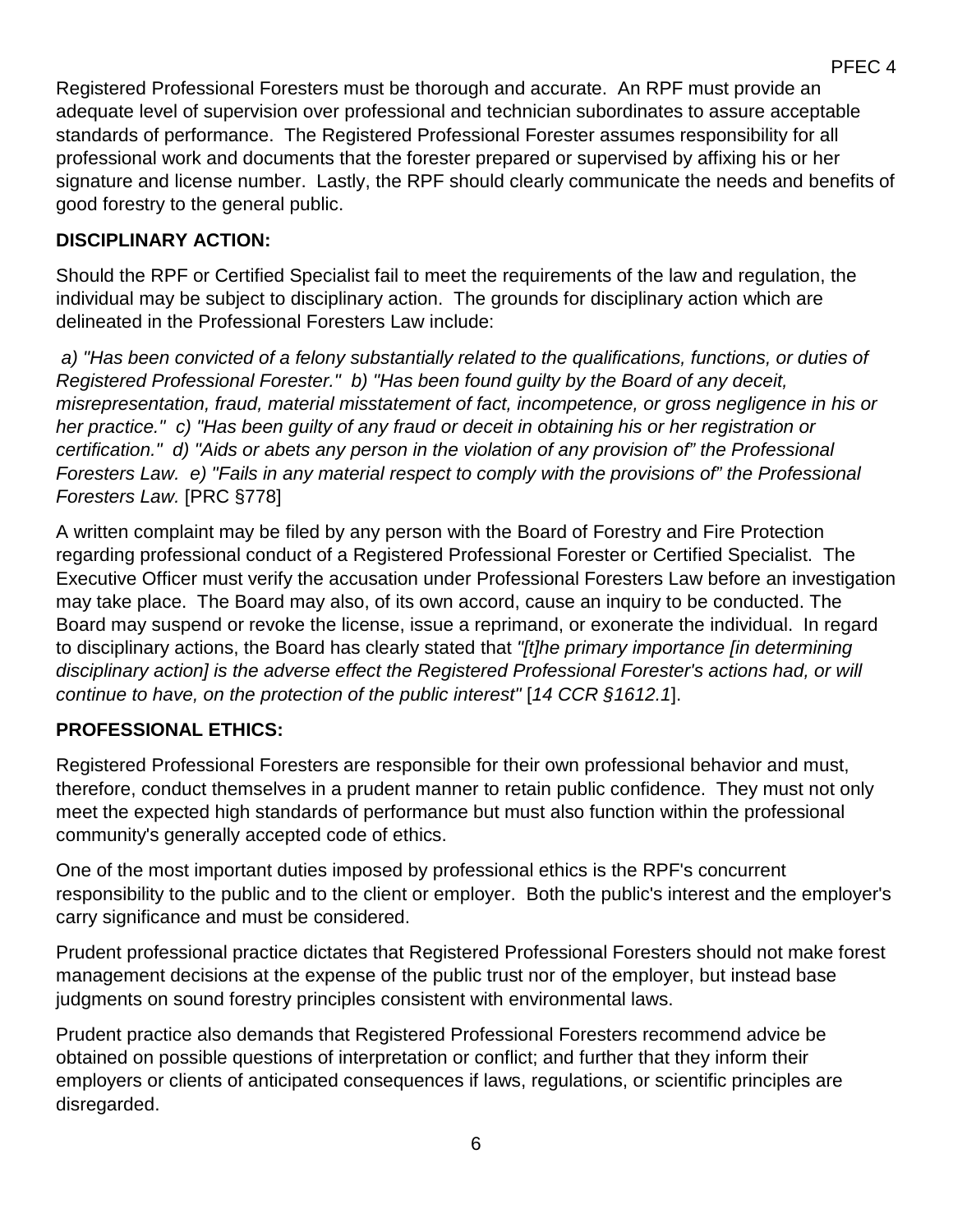Registered Professional Foresters should represent and uphold the employer's or client's interests in all matters entrusted to them, including maintenance of confidentiality. They must make potential conflicts of interest known to the parties concerned and have them resolved, and they should accept no compensation from more than one party for the same services unless the parties involved have given consent.

## **ENVIRONMENTAL LAWS PERTAINING TO FORESTRY IN CALIFORNIA**

## **FEDERAL ENVIRONMENTAL LEGISLATION:**

Four of the most important federal environmental laws that govern forest practices in California are the Clean Water Act (CWA), the Federal Endangered Species Act of 1973 (ESA), the National Environmental Policy Act (NEPA), and the National Forest Management Act of 1976 (NFMA).

The **Clean Water Act** [\(Clean Water Act\)](https://www.epa.gov/laws-regulations/summary-clean-water-act) establishes the basic structure for regulating discharges of pollutants into the waters of the United States and regulating quality standards for surface waters. The basis of the CWA was enacted in 1948 and was called the Federal Water Pollution Control Act, but the Act was significantly reorganized and expanded in 1972. "Clean Water Act" became the Act's common name with amendments in 1972. The Act ensures regulatory systems are in place to a process to (i) identify, if appropriate, agriculturally and silviculturally related nonpoint sources of [pollution,](https://www.law.cornell.edu/uscode/text/33/1288) including return flows from irrigated agriculture, and their cumulative effects, runoff from manure disposal areas, and from land used for livestock and crop production, and (ii) set forth procedures and methods (including land use requirements) to control to the extent feasible such sources; [33 U.S.C. §1288]. Nonpoint sources (NPS) of pollution generally results from land runoff, precipitation, atmospheric deposition, drainage, seepage or hydrologic modification. NPS pollution, unlike pollution from industrial and sewage treatment plants, comes from many diffuse sources. NPS pollution is caused by rainfall or snowmelt moving over and through the ground. As the runoff moves, it picks up and carries away natural and human-made pollutants, finally depositing them into lakes, rivers, wetlands, coastal waters and ground waters. In California, the State Water Quality Control Board has been assigned by the federal government to implement the Clean Water Act. These authorities are further delegated to 9 Regional waterboards that regulate NPS's under their Basin Plans, governed by the authority granted by the CA legislature, and contained in the Porter-Cologne Act.

The **Endangered Species Act's** [\(ESA\)](https://www.fws.gov/endangered/laws-policies/esa.html) purpose is to provide programs to recover and conserve threatened and endangered species [16 U.S.C. §1531(b)]. The Act prohibits the "taking" of a threatened or endangered species via harm and/or harassment, unless authorized by a Habitat Conservation Plan. plans developed and administered by the Secretary of the Interior.

Other examples of federal laws affecting the management of federal lands and federal actions in California are the **National Environmental Policy Act** [\(NEPA\)](https://www.epa.gov/nepa) and the **National Forest Management Act** [\(NFMA\).](https://www.fs.fed.us/emc/nfma/includes/NFMA1976.pdf) NEPA requires that federal agencies evaluate all activities which may have significant consequences on the environment. This Act further requires that an environmental assessment regarding the project's repercussions on its surroundings be made available to other agencies and to the public. Land-management plans for national forests must, therefore, include to enable the Forest Service to mitigate any adverse effects on the environment.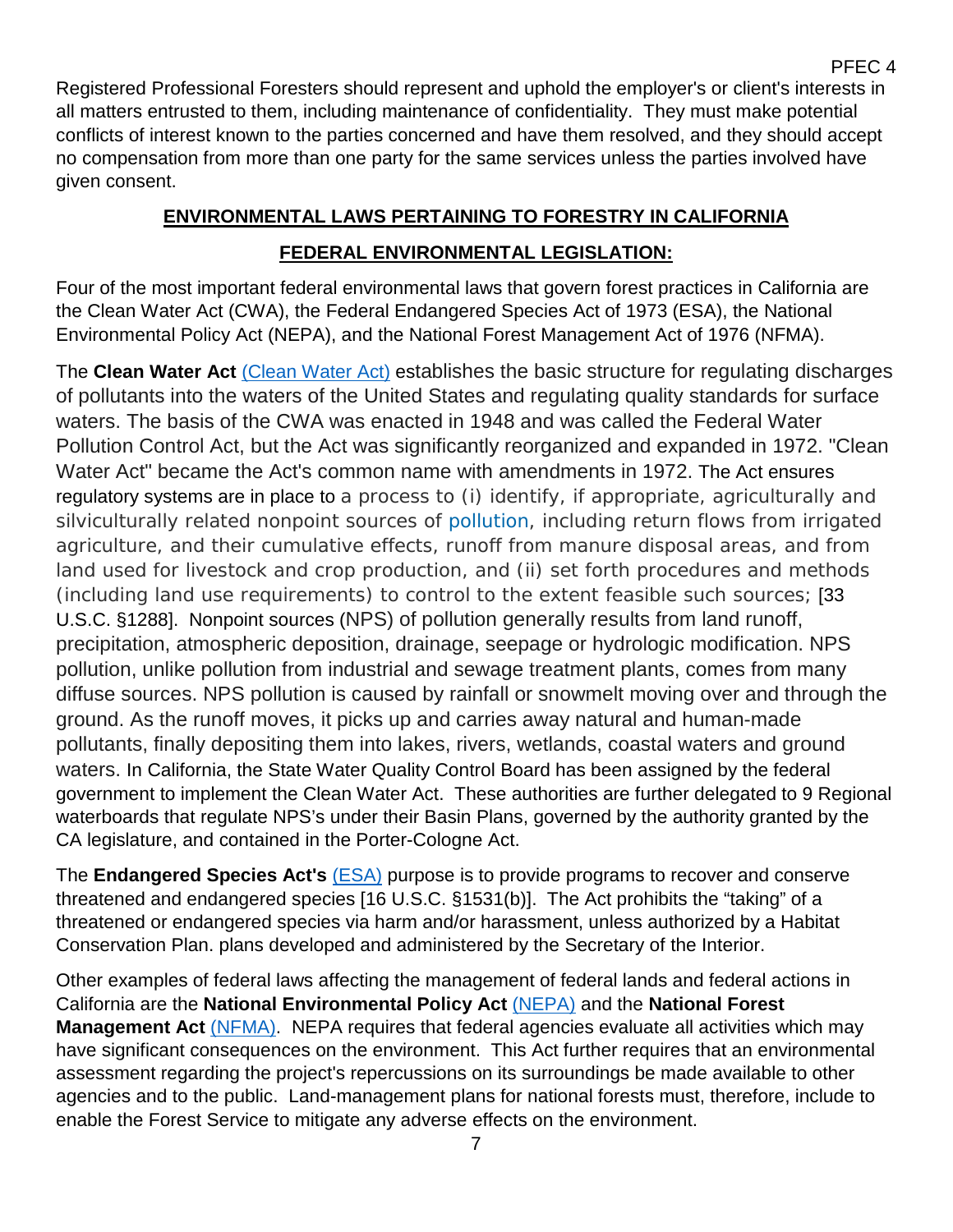NFMA mandates that national forest plans must "provide for the diversity of plant and animal communities based on the suitability and capability of the specific land area . . . [16 U.S.C. §1604]. This was interpreted by the Forest Service regulations to mean that "[f]ish and wildlife habitat shall be managed to maintain viable populations of existing native and desired nonnative vertebrate species in the planning area" [36 C.F.R. §219.19].

## **STATE ENVIRONMENTAL LEGISLATION:**

In general, federal laws take precedence over state and local laws. They may, however, designate state or local agencies to achieve certain national goals. In addition, states may adopt laws to carry out federal government mandates. A prime example of this in California is the **Porter-Cologne Act of 1969** [\(Porter-Cologne\)](https://www.waterboards.ca.gov/laws_regulations/docs/portercologne.pdf) which allows the State Water Resources Control Board (SWRCB) to regulate the water quality control of the state as directed by the requirements of the federal Clean Water Act. Timber operations and other forestry practices that may affect water quality are accordingly subject to the SWRCB and the Regional Water Quality Control Board oversight.

States also enact laws to protect their specific interests. The **California Endangered Species Act** (CESA), Fish and Game Code, Chapter 1.5 (commencing with Section 2050) of Division 3, modeled after the Federal Endangered Species Act, provides protection to California species that are not covered by its the ESA. It makes the conservation, protection, restoration, and the enhancement of any threatened or endangered species and their habitat a policy of the State [Cal. Fish and Game Code §2052]. CESA has added animals, mostly native to California, to its threatened and endangered species list, that are not included in the federal ESA. Conservation, according to both federal and state law, is defined to be the use of all methods and procedures "necessary to bring any endangered . . . or threatened species to the point at which the measures provided [by the acts] are no longer necessary" [U.S.C. §1532(3); 50 C.F.R. §424.02(c); Cal. Fish and Game Code §2061]. Endangered or threatened plants are also covered under Fish and Game Code under the provisions of the Native Plant Protection Act of 1977. However, this act does not apply to timber operations conducted under the FPA.

The beneficial uses of water and aquatic habitat are additionally protected by FGC 1600, which requires individuals planning to substantially affect the bed or bank of a watercourse to acquire a Lake and Streambed Alteration agreement with the CDFW.

The **California Environmental Quality Act of 1973** [\(CEQA\)](http://resources.ca.gov/ceqa/docs/2019_CEQA_Statutes_and_Guidelines.pdf) is another state law with a complement in the federal government's NEPA. While NEPA primarily covers the federal lands and federal actions in California, CEQA applies to all state and private properties. Like NEPA, CEQA requires that state and local government agencies prepare an environmental assessment before undertaking or issuing a permit for any project with possible environmental repercussions. CEQA's environmental assessment is the State's analogue to NEPA's.

In addition to the environmental assessment requirement, CEQA dictates that for projects which might have a significant adverse impact on the environment, the agency must evaluate feasible alternatives to reduce those potential adverse impacts to where they are no longer significant; or if harmful effects should be unavoidable, provide a justification of overriding consideration.

The **Z'berg-Nejedly Forest Practice Act of 1973** [\(FPA\)](https://bof.fire.ca.gov/media/6851/2000-fpa.pdf) goes further in regulating private forestry practices. The FPA governs the harvest of non-federal timberlands in California. The Act, in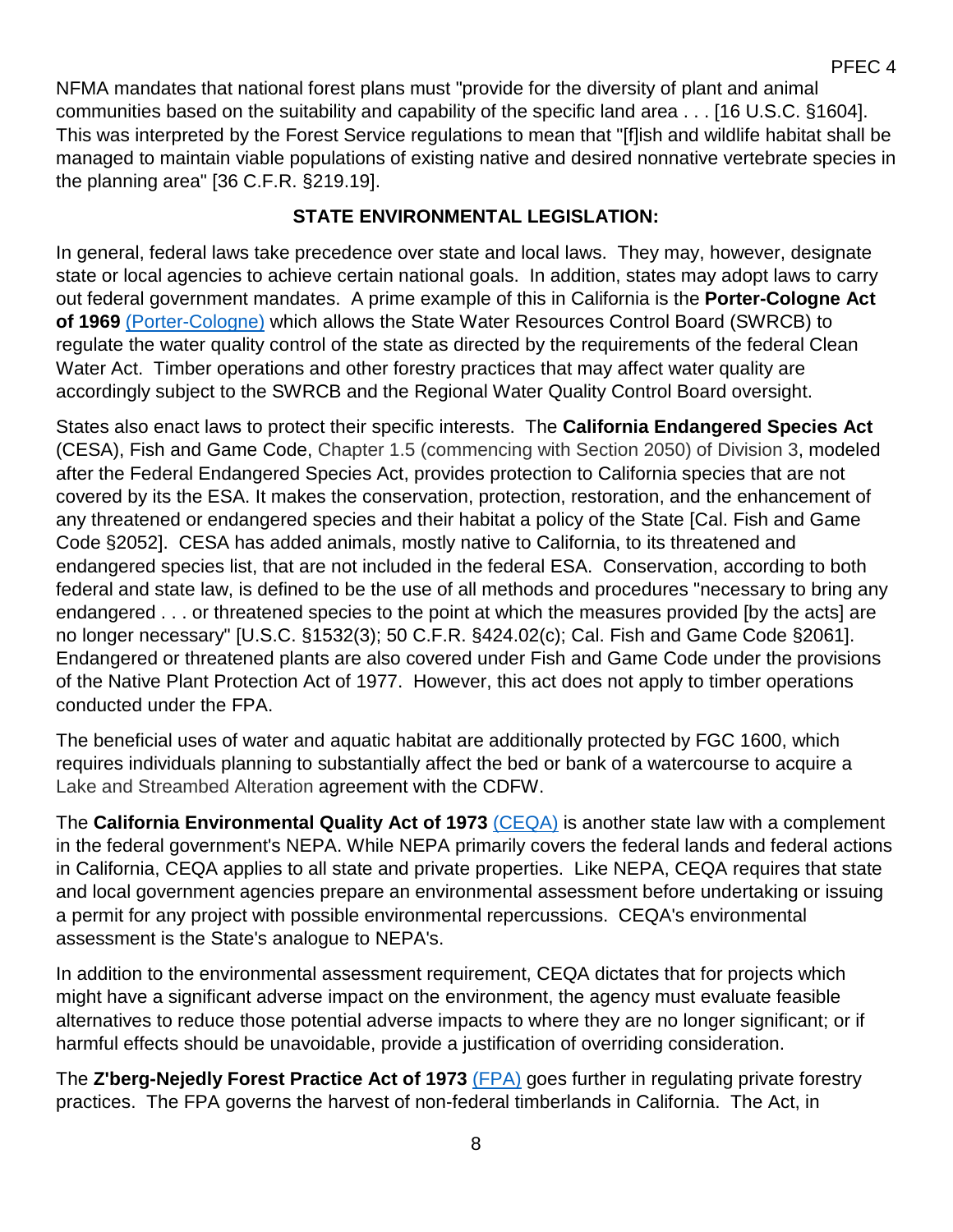conjunction with the Professional Foresters Law, was established to address the public's growing concern over timber harvesting.

To accomplish its goals the FPA includes certain provisions such as the requirement that all persons who harvest timber obtain an annual timber operator's license from the California Department of Forestry and Fire Protection (CAL FIRE). A timber harvest plan (THP, NTMP, WFMP , exemptions/ emergencies) must also be submitted to the Director of CDF for review and approval/acceptance prior to harvesting timber. Moreover, the Forest Practice Act requires the preparation of Plan to be done by Registered Professional Foresters (RPF) to insure that the plans are drafted by qualified persons.

In 1979, the Secretary of the Resources Agency certified the timber harvest plan process in the Forest Practice Act to be the "functional equivalent" of CEQA's environmental assessment process. Thus, the FPA was exempted from the environmental impact report preparation requirement of CEQA. Following harvest, the Act orders that areas be restocked according to proper standards.

Under the authority of the FPA, the Board of Forestry and Fire Protection has adopted, reviewed, and changed as needed rules and regulations to implement its mandate to sustain forest productivity while protecting the forest environment. The rules contain more specific guidelines concerning:

- the preparation, review, appeal, and enforcement of THPs
- silvicultural systems and regeneration methods
- harvesting practices and erosion control
- site preparation
- watercourse and lake protection
- sensitive watershed designation
- hazard reduction (which includes fire safety measures)
- forest insect and disease protection practices
- wildlife protection (including sensitive, threatened and endangered species)
- cumulative effects assessment
- late successional forest stands
- maximum sustained production of high quality timber
- long-term sustained yield plans
- special rules for Coastal Commission areas
- archeological and historical resource preservation
- the registration of professional foresters and forestry-related specialists

The extent to which the public has confidence in the forestry profession rests with the integrity of each Registered Professional Forester and with that forester's performance in working to protect and wisely utilize the state's forest resources. The responsibility for the actions of the individual Registered Professional Forester lies with that individual. Because foresters are accountable to the public, whether it is the employer or the general public, it is imperative that the RPF comply with applicable laws and regulations and assist their clients to do likewise.

For further information regarding forestry practices in California and the registration of professional foresters, please contact the State Board of Forestry and Fire Protection at the following address:

9